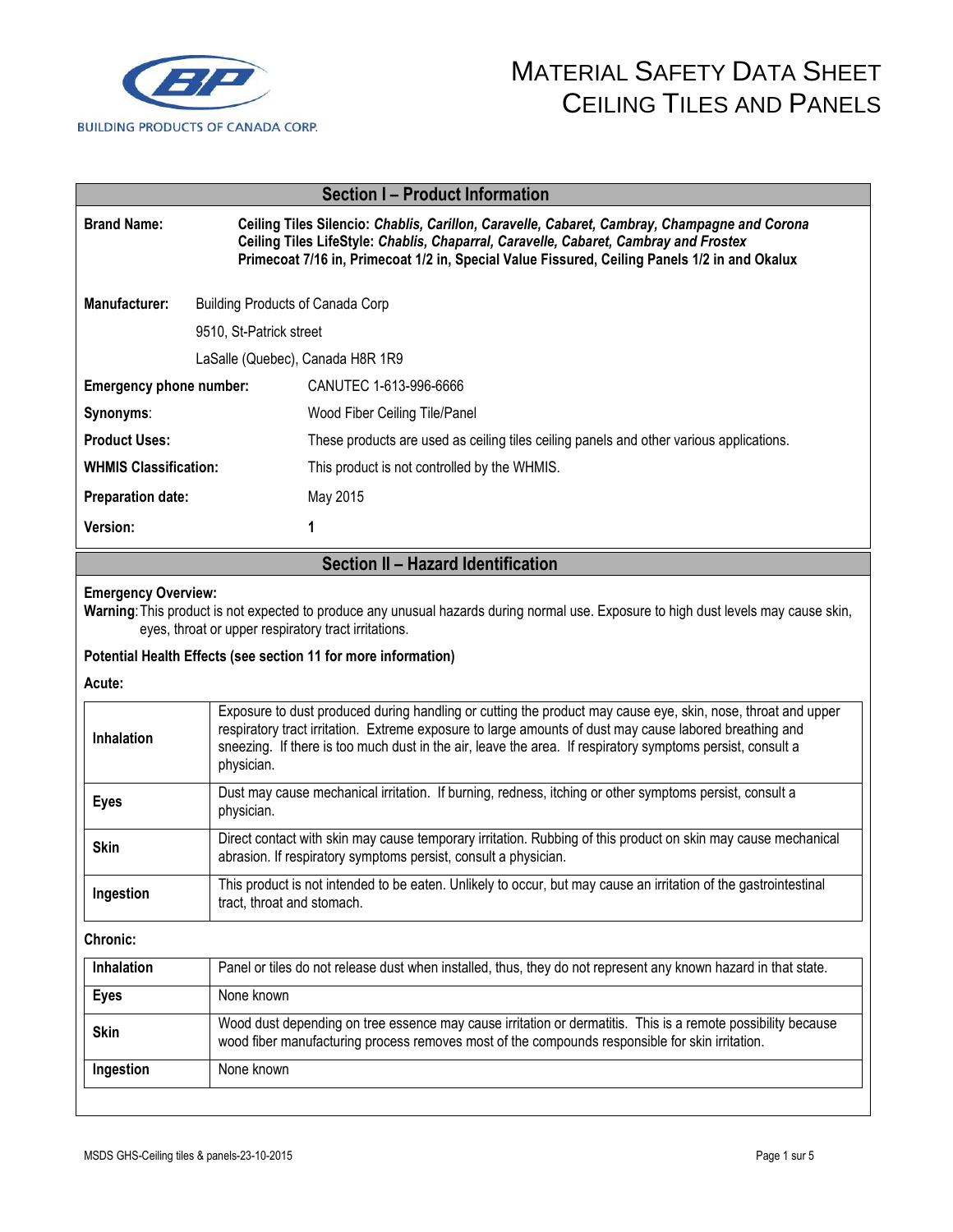

#### **Target organs:** Eyes, skin and respiratory system.

**Primary entry routes:** Inhalation, eyes and skin contact.

Carcinogenicity, teratogenicity, embryotoxicity, mutagenicity: This product has no carcinogenic, teratogenic, mutagenic, or embryotoxic known effects.

| Material              | IARC                     | <b>NTP</b> | ACGIH                         | CAL-65     |
|-----------------------|--------------------------|------------|-------------------------------|------------|
| Wood Fiber            | Not Listed               | Not Listed | Not Listed                    | Not Listed |
| Starch                | Not Listed               | Not Listed | Not Listed                    | Not Listed |
| Wax                   | Not Listed               | Not Listed | Not Listed                    | Not Listed |
| Wood Dust from sawing | Carcinogenic to<br>human | Not Listed | Confirmed Human<br>Carcinogen | Not Listed |

### **Section III – Composition,/ Information on ingredients**

| Component  | CAS No.   | EC No.    | Weight % |
|------------|-----------|-----------|----------|
| Wood Fiber | Mixture   | Mixture   | >93      |
| Starch     | 9005-25-8 | 232-679-6 | <5       |
| Wax        | 8002-74-2 | 232-315-6 |          |

The component declared herein is not considered a hazardous component as per WHMIS and OSHA, 29 CFR 1910.1200 legislations.

As per OSHA and WHMIS the above product is considered a consumable item and do not require MSDS. However we want to disclose as much as possible information relating to health and safety, to ensure that the product is handled and used properly. This MSDS contains valuable information for safe handling and proper use of the product. This MSDS should be retained and available for employees and other users.

### **Section IV – First aid measures**

**Inhalation:** In case of inhalation of gas or vapor, remove person to fresh air. If breathing is difficult or ceases, administer oxygen. If symptoms persist, consult a physician. **Skin contact:** Wash skin with soap and water. If irritation persists, consult a physician. **Eye contact:** Flush eyes with water for 15 to 20 minutes. If irritation persists, consult a physician. **Ingestion:** This product is not intended to be eaten. Ingestion is unlikely to occur. If ingestion occurs, consult a physician.

**Medical conditions which may be aggravated**: Pre-existing respiratory and lung diseases such as bronchitis, emphysema or asthma. Pre-existing skin conditions such as rashes and dermatitis.

**Notes to the physician:** This product is a mechanical irritant, acute exposure is not expected to produce any chronic health effect. Treatment should be aimed at alleviating symptoms.

## **Section V – Fire Fighting measures**

| Flash Point:<br>Auto-Inflammation Temperature: | 200°C (wood dust)<br>$>400^{\circ}$ C                        |                        |
|------------------------------------------------|--------------------------------------------------------------|------------------------|
| Flammable Limits in air:                       | Upper Flammable Limit (UFL):<br>Lower Flammable Limit (LFL): | No object<br>No object |
| <b>Flammability Classification:</b>            | B2 (DIN 4102)                                                |                        |
| Rate of Burning                                | Not Applicable                                               |                        |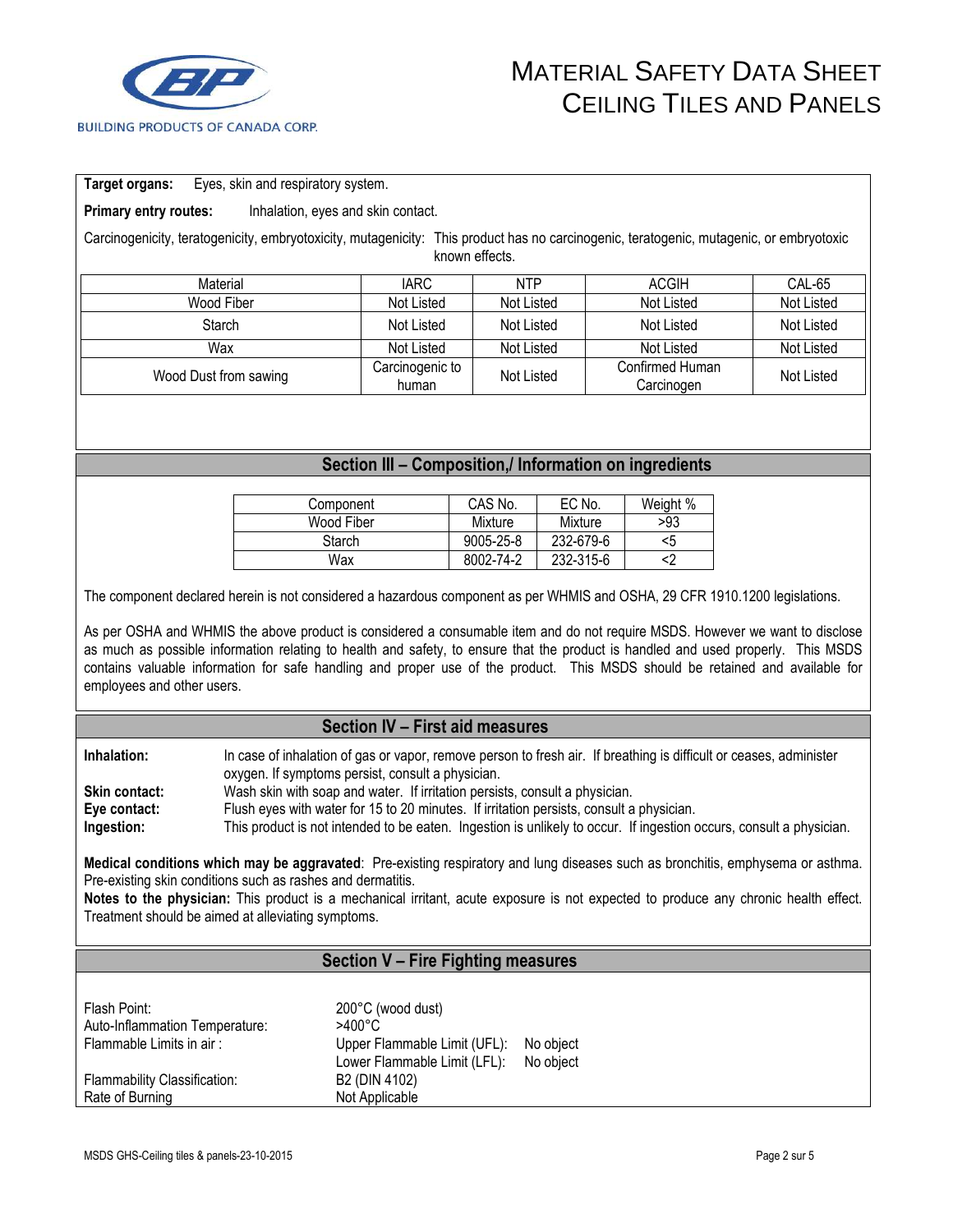

|                                                                                                                                                                       | Specific Dangers and combustion products: Wood dust can is an explosion hazard when in contact with a ignition source. Fire gives off                                                                                                                                                                                                                                                                                                                                                                                                                                                                                                                                                                                                             | normal combustion products.                                                                                                                                                                                                                            |                                                                                         |                           |                            |  |
|-----------------------------------------------------------------------------------------------------------------------------------------------------------------------|---------------------------------------------------------------------------------------------------------------------------------------------------------------------------------------------------------------------------------------------------------------------------------------------------------------------------------------------------------------------------------------------------------------------------------------------------------------------------------------------------------------------------------------------------------------------------------------------------------------------------------------------------------------------------------------------------------------------------------------------------|--------------------------------------------------------------------------------------------------------------------------------------------------------------------------------------------------------------------------------------------------------|-----------------------------------------------------------------------------------------|---------------------------|----------------------------|--|
| Fire Fighting Agents:                                                                                                                                                 |                                                                                                                                                                                                                                                                                                                                                                                                                                                                                                                                                                                                                                                                                                                                                   |                                                                                                                                                                                                                                                        | Use dry powder, foam and water spray or appropriate extinguishing media for surrounding |                           |                            |  |
|                                                                                                                                                                       |                                                                                                                                                                                                                                                                                                                                                                                                                                                                                                                                                                                                                                                                                                                                                   | materials on fire.                                                                                                                                                                                                                                     |                                                                                         |                           |                            |  |
| Wear self-contained breathing apparatus and full protective clothing (see section 8).<br>Fire Fighting Procedures:                                                    |                                                                                                                                                                                                                                                                                                                                                                                                                                                                                                                                                                                                                                                                                                                                                   |                                                                                                                                                                                                                                                        |                                                                                         |                           |                            |  |
|                                                                                                                                                                       |                                                                                                                                                                                                                                                                                                                                                                                                                                                                                                                                                                                                                                                                                                                                                   | Section VI - Accidental release measures                                                                                                                                                                                                               |                                                                                         |                           |                            |  |
| Containment:                                                                                                                                                          |                                                                                                                                                                                                                                                                                                                                                                                                                                                                                                                                                                                                                                                                                                                                                   | No special measure.                                                                                                                                                                                                                                    |                                                                                         |                           |                            |  |
| Clean-up:                                                                                                                                                             |                                                                                                                                                                                                                                                                                                                                                                                                                                                                                                                                                                                                                                                                                                                                                   | No special measure.                                                                                                                                                                                                                                    |                                                                                         |                           |                            |  |
| Disposal:                                                                                                                                                             |                                                                                                                                                                                                                                                                                                                                                                                                                                                                                                                                                                                                                                                                                                                                                   | The finished product is a wood-based solid. Follow all local, municipal, provincial, state and<br>federal regulations. To remove, use standard means approved for disposal. Dispose in a<br>landfill or use any other method prescribed by regulation. |                                                                                         |                           |                            |  |
|                                                                                                                                                                       |                                                                                                                                                                                                                                                                                                                                                                                                                                                                                                                                                                                                                                                                                                                                                   | Section VII - Handling and storage                                                                                                                                                                                                                     |                                                                                         |                           |                            |  |
| Handling:                                                                                                                                                             |                                                                                                                                                                                                                                                                                                                                                                                                                                                                                                                                                                                                                                                                                                                                                   | Dust can form an explosive mixture in air. Provide appropriate exhaust ventilation at machinery and at places                                                                                                                                          |                                                                                         |                           |                            |  |
|                                                                                                                                                                       |                                                                                                                                                                                                                                                                                                                                                                                                                                                                                                                                                                                                                                                                                                                                                   | where dust can be generated. Use personal protective equipment as required (see section 8). Avoid frequent or                                                                                                                                          |                                                                                         |                           |                            |  |
|                                                                                                                                                                       |                                                                                                                                                                                                                                                                                                                                                                                                                                                                                                                                                                                                                                                                                                                                                   | prolonged inhalation of wood dust. Wear the appropriate respiratory protection against dust in poorly ventilated<br>areas and if TLV is exceeded (see Sections 2 and 8). Use good safety and industrial hygiene practices. Avoid                       |                                                                                         |                           |                            |  |
|                                                                                                                                                                       |                                                                                                                                                                                                                                                                                                                                                                                                                                                                                                                                                                                                                                                                                                                                                   | contact with humidity and water. Presence of water may lead to mold growth.                                                                                                                                                                            |                                                                                         |                           |                            |  |
|                                                                                                                                                                       |                                                                                                                                                                                                                                                                                                                                                                                                                                                                                                                                                                                                                                                                                                                                                   |                                                                                                                                                                                                                                                        |                                                                                         |                           |                            |  |
| Storage:<br>Store flat, in a dry, well ventilated place and away from sources of excessive heat. Product should be protected<br>from the weather and direct sunlight. |                                                                                                                                                                                                                                                                                                                                                                                                                                                                                                                                                                                                                                                                                                                                                   |                                                                                                                                                                                                                                                        |                                                                                         |                           |                            |  |
|                                                                                                                                                                       |                                                                                                                                                                                                                                                                                                                                                                                                                                                                                                                                                                                                                                                                                                                                                   | Section VIII - Exposure controls/personal protection                                                                                                                                                                                                   |                                                                                         |                           |                            |  |
|                                                                                                                                                                       | Material                                                                                                                                                                                                                                                                                                                                                                                                                                                                                                                                                                                                                                                                                                                                          |                                                                                                                                                                                                                                                        | Weight %                                                                                | $TLV$ (m/m <sup>3</sup> ) | TLV $(m/m3)$               |  |
|                                                                                                                                                                       | Wood Fiber                                                                                                                                                                                                                                                                                                                                                                                                                                                                                                                                                                                                                                                                                                                                        |                                                                                                                                                                                                                                                        | >93                                                                                     | Not established           | Not established            |  |
|                                                                                                                                                                       | Starch                                                                                                                                                                                                                                                                                                                                                                                                                                                                                                                                                                                                                                                                                                                                            |                                                                                                                                                                                                                                                        | $5$                                                                                     | 10                        | Total: 15<br>Respirable: 5 |  |
|                                                                                                                                                                       | Wax fumes                                                                                                                                                                                                                                                                                                                                                                                                                                                                                                                                                                                                                                                                                                                                         |                                                                                                                                                                                                                                                        | $2$                                                                                     | Fumes: 2                  | Fumes: 2                   |  |
|                                                                                                                                                                       | Wood Dust from sawing                                                                                                                                                                                                                                                                                                                                                                                                                                                                                                                                                                                                                                                                                                                             |                                                                                                                                                                                                                                                        |                                                                                         | 0.5                       | Total: 5                   |  |
|                                                                                                                                                                       |                                                                                                                                                                                                                                                                                                                                                                                                                                                                                                                                                                                                                                                                                                                                                   |                                                                                                                                                                                                                                                        |                                                                                         |                           | Respirable: 5              |  |
|                                                                                                                                                                       | ENGINEERING CONTROLS: Provide sufficient ventilation, i.e., enough to control airborne dust levels. Use ventilation to keep dust<br>concentrations below permissible exposure limits. If cutting or trimming with power tools, dust collectors and local ventilation should be<br>used. Avoid unnecessary exposure to dust and handle with care. Keep work area clean of dust by using an industrial vacuum cleaner<br>with high efficiency filter or wetting down area with water. Never use compressed air and avoid dry sweeping.<br>If engineering controls are not possible, use safety glasses, gloves and dust respirator mask. Wear a NIOSH/MSHA approved respirator<br>with cartridges in poorly ventilated areas or if TLV is exceeded. |                                                                                                                                                                                                                                                        |                                                                                         |                           |                            |  |
|                                                                                                                                                                       |                                                                                                                                                                                                                                                                                                                                                                                                                                                                                                                                                                                                                                                                                                                                                   | Section IX - Physical and chemical properties                                                                                                                                                                                                          |                                                                                         |                           |                            |  |
| Appearance at 25°C:                                                                                                                                                   |                                                                                                                                                                                                                                                                                                                                                                                                                                                                                                                                                                                                                                                                                                                                                   | Solid; tile painted on one side                                                                                                                                                                                                                        |                                                                                         |                           |                            |  |
| Odor:                                                                                                                                                                 |                                                                                                                                                                                                                                                                                                                                                                                                                                                                                                                                                                                                                                                                                                                                                   | Neutral                                                                                                                                                                                                                                                |                                                                                         |                           |                            |  |
| pH:                                                                                                                                                                   |                                                                                                                                                                                                                                                                                                                                                                                                                                                                                                                                                                                                                                                                                                                                                   | No object                                                                                                                                                                                                                                              |                                                                                         |                           |                            |  |
| Density:                                                                                                                                                              |                                                                                                                                                                                                                                                                                                                                                                                                                                                                                                                                                                                                                                                                                                                                                   | 0,20 to 0,28 g/cm <sup>3</sup>                                                                                                                                                                                                                         |                                                                                         |                           |                            |  |
| <b>Melting Point:</b><br>Freezing Point:                                                                                                                              |                                                                                                                                                                                                                                                                                                                                                                                                                                                                                                                                                                                                                                                                                                                                                   | No object<br>No object                                                                                                                                                                                                                                 |                                                                                         |                           |                            |  |
| <b>Boiling Point:</b>                                                                                                                                                 |                                                                                                                                                                                                                                                                                                                                                                                                                                                                                                                                                                                                                                                                                                                                                   | No object                                                                                                                                                                                                                                              |                                                                                         |                           |                            |  |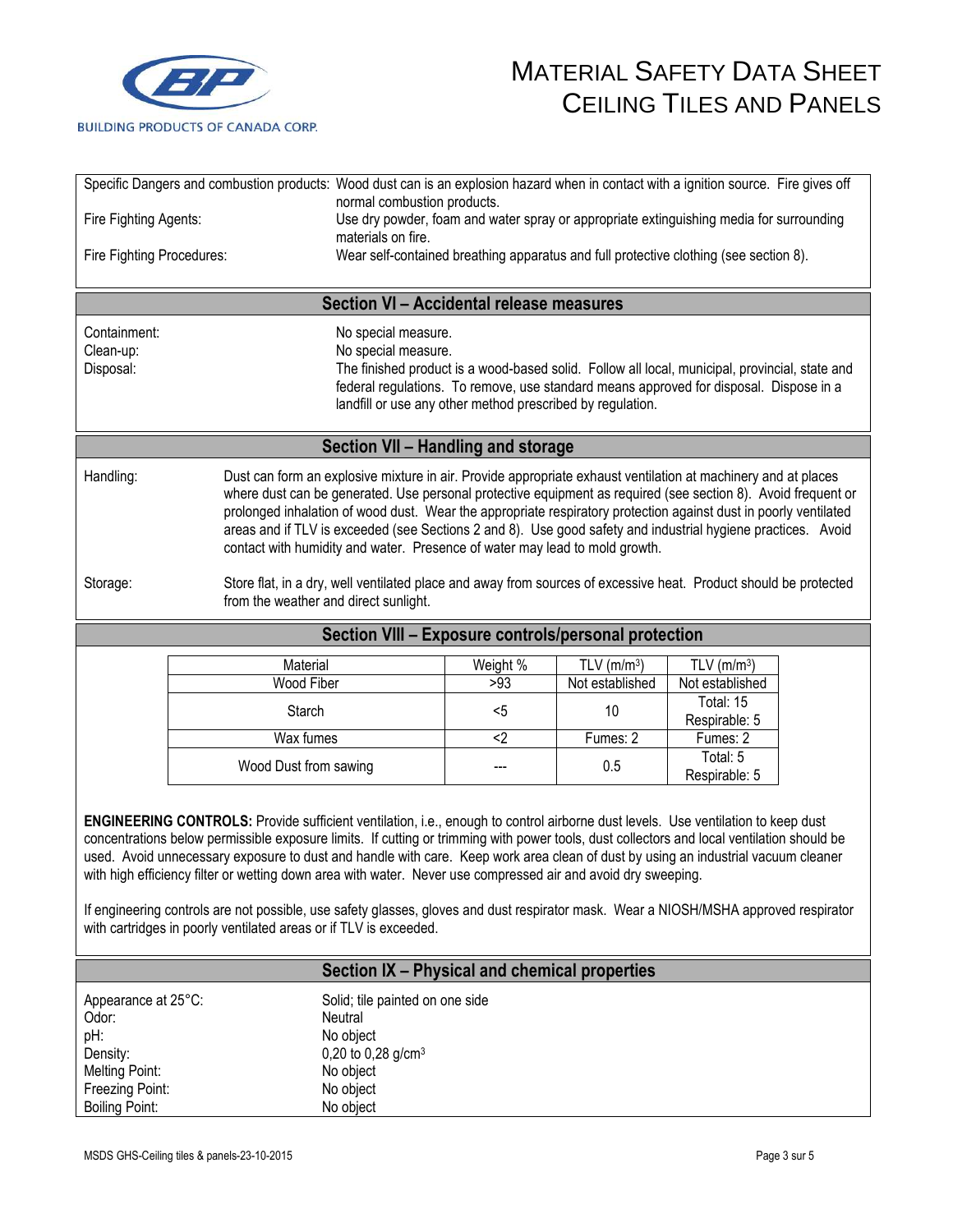

| Evaporation Rate:<br>Vapor Tension:<br>Vapor Density:<br>Relative Density (water = 1):<br>Solubility:<br>Decomposition Temperature:                                                                                                                                                                                                                       | No object<br>No object<br>No object<br>< 1<br>Insoluble in water<br>Not measured                                                                                                                                                                                                                                                                                                                                     |  |  |  |
|-----------------------------------------------------------------------------------------------------------------------------------------------------------------------------------------------------------------------------------------------------------------------------------------------------------------------------------------------------------|----------------------------------------------------------------------------------------------------------------------------------------------------------------------------------------------------------------------------------------------------------------------------------------------------------------------------------------------------------------------------------------------------------------------|--|--|--|
| <b>VOC</b>                                                                                                                                                                                                                                                                                                                                                | None                                                                                                                                                                                                                                                                                                                                                                                                                 |  |  |  |
|                                                                                                                                                                                                                                                                                                                                                           | Section X - Stability and reactivity                                                                                                                                                                                                                                                                                                                                                                                 |  |  |  |
|                                                                                                                                                                                                                                                                                                                                                           |                                                                                                                                                                                                                                                                                                                                                                                                                      |  |  |  |
| Stability:<br>Condition to avoid:<br>Incompatibility:<br>Hazardous Polymerization<br>Hazardous Decomposition                                                                                                                                                                                                                                              | Stable.<br>Contact with moisture and humidity may alter the product and even cause some mold<br>development.<br>None known<br>Will not occur<br>The decomposition products are those expected from wood. These decomposition products<br>may include carbon oxides ad carbon particles. Thermal-oxidative degradation of wood<br>produces irritating fumes and gases.                                                |  |  |  |
|                                                                                                                                                                                                                                                                                                                                                           | <b>Section XI - Toxicological information</b>                                                                                                                                                                                                                                                                                                                                                                        |  |  |  |
| <b>Acute Effects:</b><br>Chronic Effects/Carcinogenicity                                                                                                                                                                                                                                                                                                  | None are known for the product. However, direct contact with any dust, including wood dust, can<br>mildly irritate mucous membranes of your nose and eyes. None are known for the product.<br>None are known for the product. However, repeated contact with wood dust can cause skin irritation,<br>dermatitis or respiratory sensitization or irritation, because of the quinolic content of some wood<br>essence. |  |  |  |
|                                                                                                                                                                                                                                                                                                                                                           | <b>Section XII - Ecological Information</b>                                                                                                                                                                                                                                                                                                                                                                          |  |  |  |
| Environmental Toxicity: This product has no known adverse effect on ecology<br>Not determined<br><b>Ecotoxicity Value:</b>                                                                                                                                                                                                                                |                                                                                                                                                                                                                                                                                                                                                                                                                      |  |  |  |
|                                                                                                                                                                                                                                                                                                                                                           | <b>Section XIII - Disposal considerations</b>                                                                                                                                                                                                                                                                                                                                                                        |  |  |  |
| Disposal:<br>The finished product is a wood-based solid. It may be recycled in local facilities. If unable to recycle dispose of<br>the material in accordance with all local, municipal, provincial, state and federal regulations. Use standard<br>means approved for disposal. Dispose in a landfill or use any other method prescribed by regulation. |                                                                                                                                                                                                                                                                                                                                                                                                                      |  |  |  |
| <b>Section XIV - Transport information</b>                                                                                                                                                                                                                                                                                                                |                                                                                                                                                                                                                                                                                                                                                                                                                      |  |  |  |
| <b>U.S. DOT INFORMATION:</b><br><b>Shipping Name:</b><br><b>Hazard Class:</b><br>UN/NA $#$ :<br><b>Packing Group</b><br>Label (s) Required<br>GGVSeb/MDG-Code<br><b>ICAO/IATA-DGR</b>                                                                                                                                                                     | Not a hazardous material per DOT shipping requirements. Not classified or regulated.<br>Same as product name.<br>Not classified.<br>None / Not classified.<br>None.<br>Not applicable.<br>Not classified.<br>Not applicable.                                                                                                                                                                                         |  |  |  |
| <b>RID/ADR</b><br><b>ADNR</b>                                                                                                                                                                                                                                                                                                                             | None.<br>None.<br>Canadian Transportation of Dangerous Goods (TDG): Not a dangerous good                                                                                                                                                                                                                                                                                                                             |  |  |  |